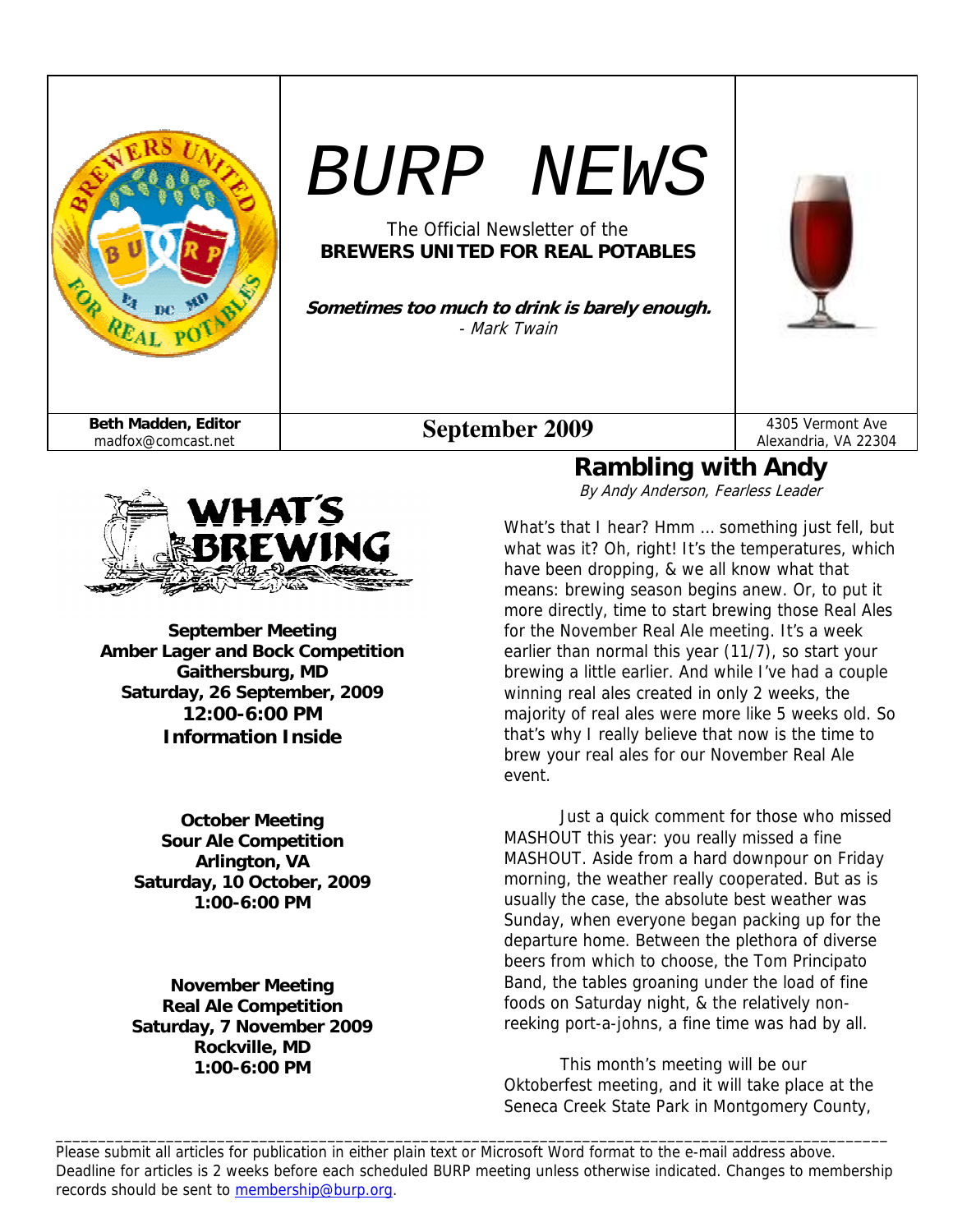MD. Just as a reminder, the park collects a \$2(MD) or \$3(out of state) entry fee for each person entering the park, based on your car's license plate. This year's meeting will also start at Noon, so come on out early. More details about this month's meeting can be found further in the newsletter.

 Also, just a quick heads-up that the October meeting will be at **Bud and Helen Hensgen's** house in Arlington, VA on 10 October. October is turning out to be a very busy beer month with the Shirlington O'Fest on 10/3, the Chesapeake Real Ale Fest on 10/17, and the Northern Virginia Brewfest on 10/24. That means, plan your October schedule carefully. So, let's get our own meeting squeezed in on the Saturday of the Columbus Day weekend, on 10/10.

 On a local note, it was great to hear that the future Mad Fox Brewery recently signed a lease on property in Falls Church. You can expect to start tasting some tasty **Bill Madden** beers by the spring of next year. But for now, you can always pester Bill and Rick for more details  $\odot$ 

In the meantime, go brew a beer! Cheers!

### **From the Ministry of Culture**

By A.J. deLange and Christine Johnbrier, Co-Ministers of Culture

A good time was had by all at MASHOUT! Many thanks go to those who entered the Light Lager competition. We had a total of nine entries. The winner of the contest was **Cal Perilloux** with an American Premium. Cal also came in second with a Standard American Lager. Third place went to the **Aaronridge** Brewery (Bill & Wendy) with a Helles. Thanks also go out to our judges **Jim Rorick**, **Andy Anderson**, **Bob Kepler** and **Chris Mallon** from Clipper City Brewing.

#### **Brewer of the Year**

**Mel Thompson** continues in the lead with 30 points. In second place is **Ed Bielaus** with 18 points and in a close third is **Wendy Aaronson & Bill Ridgely** with 16 points each. Cal is now in a close run in fourth place with 14 points.

#### **Judges**

We are looking for volunteers to judge the Oktoberfest / Marzen / Bock competition on September  $26<sup>th</sup>$ . If you are interested, please contact aj@burp.org.

#### **September 2009 Competition – Oktoberfest / Marzen / Bock**

On October 12, 1810 crown prince Ludwig (later Ludwig I – not "mad Ludwig") of Bavaria wed Therese Saxe-Hildburghausen in a modest little affair held in a meadow (Wiese) just outside Munich that lasted 6 days culminating with a horse race on the  $17<sup>th</sup>$ . The horse race was a bigger hit for the locals than old Louis turned out to be with Therese and so it was continued over the years with addition of carnival booths in 1816 and the assumption of responsibility for management of the whole affair taken over by the city in 1819. The duration of the party was extended, and it was slipped back into September in order to capitalize on the warmer (more thirst inducing) weather though it still always ends in early October.



Paintings of the couple. You can probably figure out which is which even though they are both wearing dresses.

Over 200 years later, it is still celebrated and has become the largest fair in the world. During the 2008 festival, 6.6 million litres of beer were consumed. To put this in perspective, that is 132,000 half hectoliter kegs or enough to fill 2 Olympic size swimming pools (50 x 25 m) to the required depth of 2 meters and a third to 1.28 m. Sales in 2008 were down 0.3 m litres from the previous year because of thirst and attendance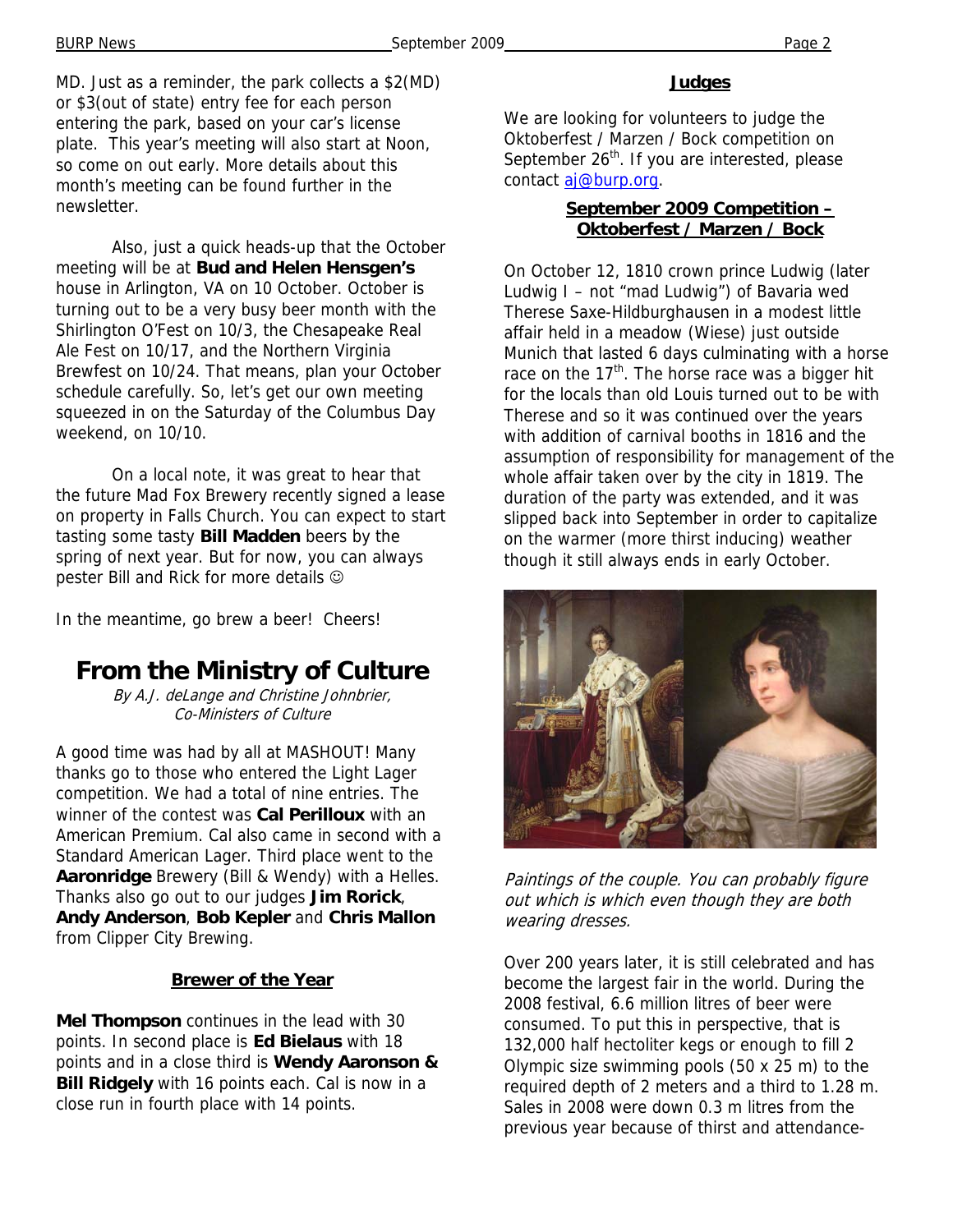suppressing cold, rainy weather. Still, one hundred four (104) oxen and over half a million chickens gave their lives to make the event a success. Oktoberfest is now celebrated in many places besides Bavaria. The September BURP meeting on Saturday is but one of 3 Oktoberfests to which one of your ministers (A.J.) has been invited (and requested to bring beer to – he actually hasn't been invited to any to which he is not expected to bring beer), and your MOCs feel that many of the readers would tell similar stories.

So what type of beer should be brought to the BURP (and other) Oktoberfests? Well, Oktoberfest, of course, but actually anything in BJCP categories 3 (European Amber Lager) or 5 (Bock), vom Faß (in kegs), if you please, but note that contest entries must be in bottles (2 required). And what is Oktoberfest beer? If lagers were plotted along an axis by strength (original gravity) the Kellerbiers would come first, then Helles, followed by the Pilsners and Dunkles, the Exports, the Viennas, the Oktoberfests, and finally the Bocks and Doppelbocks. Thus, a Vienna is distinguished from a Pilsner by slightly higher gravity but more importantly by the use of appreciable portions of higher kilned malts, in particular Vienna and Munich, which make Vienna a richly malty beer but not to the point of being cloyingly sweet or smelling or tasting of caramel (even though they are traditionally decocted). Schwechater Bier, the predecessor of Vienna (3A) and Märzen/Oktoberfest (3B) was the invention of Anton Dreher senior, who gave it the name Märzen because it was brewed through March and lagered in ice caves for consumption over the summer and in the fall. Originally "hell" (a pale Schwechater Bier is still sold by Brauerei Schwechat – the same one owned by the Dreher family in the past), it was launched (1841) just as the virtues of bottom fermenting yeast strains were recognized, and Dreher is often given credit as being the inventor of lager beer, though Gabriel Sedelmeyer (the GS on the Spaten label) was doing the same thing in Munich at the same time. What we call Märzen today is generally assumed to be based on Sedelmeyer's refinement of Dreher's original Vienna beer. Remember, with respect to the ice caves, that refrigeration was not installed in a brewery, one of Dreher's in Trieste, until 1877 (and shortly thereafter at Schwechat). While we are listing this

remarkable man's contributions to brewing, we should note that he also installed the first steam engine in a brewery (Schwechat) in 1848. Vienna and Märzen/Oktoberfest are distinguished by a slight difference in gravity but a noticeable increase in the intensity of malt richness but still without excess sweetness or noticeable caramel notes. Obviously, the stronger malt character and higher OG come from more, and/or a larger proportion of, high kilned malt. In this regard, it is interesting that the BJCP guidelines list the color range of Märzen/Oktoberfest as 7 – 14 SRM as opposed to 10 - 16 SRM for Vienna. In both cases, the hops are like the violas in a symphony orchestra. Without them the experience would be diminished, but they are not a prominent part of it. Accordingly, noble varieties are usually employed and at modest levels sufficient only to provide balance. There is disagreement about the water for these beers. Vienna water is carbonaceous as is Munich's, but there is little doubt in your MOCs' minds that Sedelmeyer and Dreher were both smart enough to know how to decarbonate it, and the "elegance" and "softness" (Fix) of these beers would seem to be consistent with water of low mineral content. Wherever the truth about bicarbonate may lie, it is clear that the water used should be low in sulfate in order to keep the hops muted.

#### The standard reference for VMO (Vienna/Märzen/Oktoberfest) is the Fix's "Marzen Oktoberfest Vienna" (No. 4 in the Brewers Publications Classic Beer Styles series), but it is somewhat dated in that it claims that no decent Vienna or Munich malt is available and so formulates with crystal malts. In the writers' opinions, the Munich and Vienna malts available today are very fine indeed.

If we keep going in the direction of increased gravity and color (exception: Maibock), we come to the Bock beers. Bocks, officially defined in Germany as Starkbiers, must have an OG of at least 16°P (sugar content of wort is 16 grams per 100 grams or 16% w/w) to qualify as Bock and 18°P as DoppleBock (double Bock). There is much speculation as to how these beers got their name. Bock means "billy goat" in German and many, if not most, commercial labels include a depiction of a goat, and one brewery hangs a little plastic goat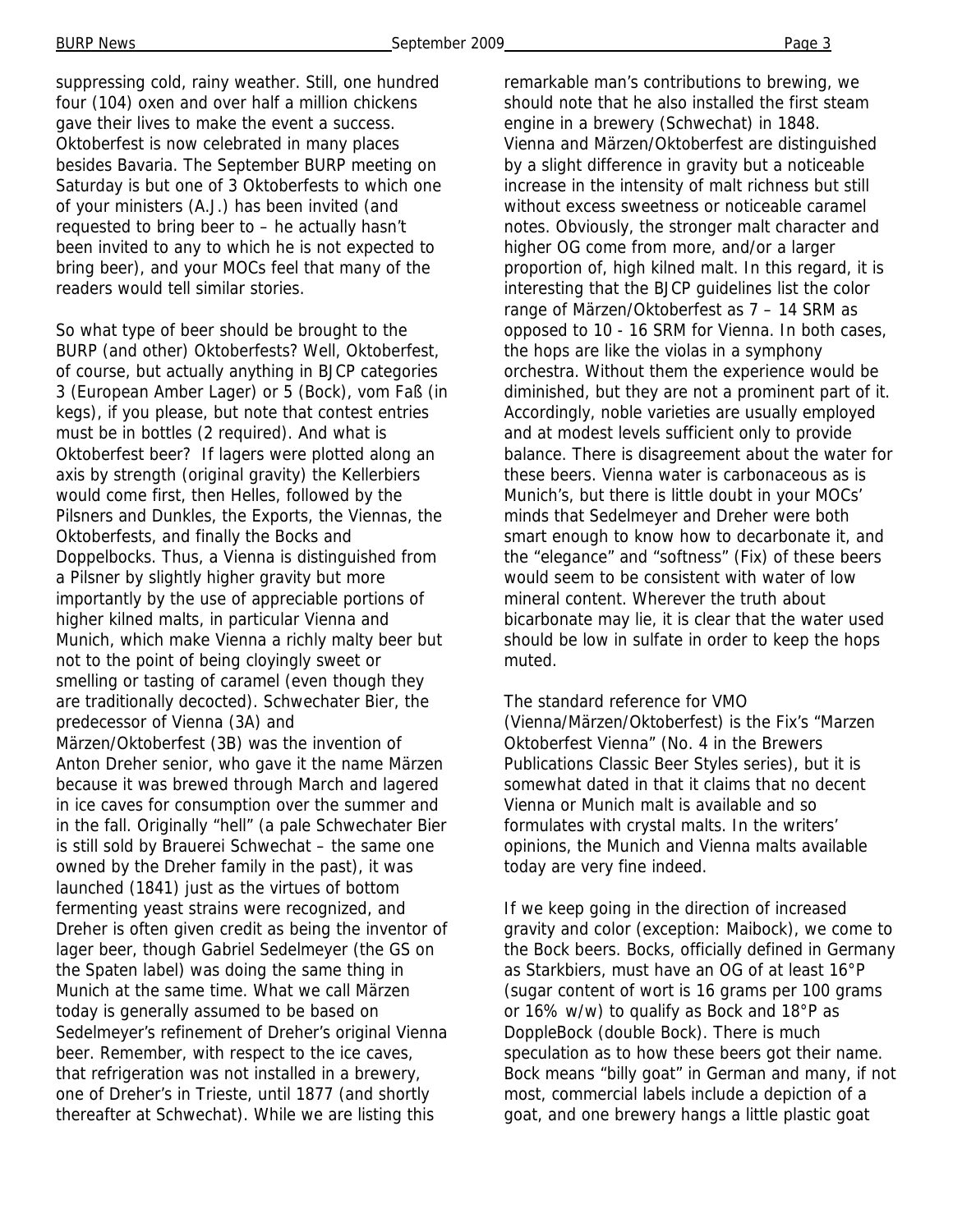around the neck of each bottle. The most likely story is that the name derives from the northern German city of Einbeck, and the only remaining brewery in that city proclaims "Ohne Einbeck gäbs kein Bockbier" (without Einbeck there would be no Bock beer). Einbeck was known for it strong beers in the days of the Hanseatic League, and after its collapse, the Müncheners still wanted them, so in 1540 Duke Ludwig X (no, he wasn't the mad one either) hired a brew master whose sole charge was duplication of the Einbeck beers. These would have been referred to, in Bavarian dialect, as Einpoeckishe Bier, which eventually presumably elided to Pock and then Bock. But there are stories about goats too.

Bocks (with the exception of Maibock) are made essentially the same way as VMO: use Vienna and Munich malts, but use more of them with a higher proportion of the darker, richer Munich. Again hops are not the main player and again, because of this, noble varieties are preferred, though higher levels of hopping may be required to balance the additional maltiness (a beer of OG 17°P which achieved 60% RDF will have a residual sugar content of 6.8 grams per 100 grams, and that's a lot of sugar). Again, there is some question in the writer's mind about the water. The accepted authority on Bock is Darryl Richman's monograph "Bock" (No. 9 in the Classic Beer Styles series), and he calls for high bicarbonate levels to offset the acid in the Munich malt. Elsewhere, he notes that Munich brewers decarbonate their water. Munich malt isn't going to lower mash pH that much, and the nature of the flavor of a good Bock suggests that they are soft water (or moderately soft water) beers.

Dopplebocks are just one step up the scale from the traditional Bocks. These were the invention of the monks of Munich who brewed them very strong and fermented them to low RDF, thus leaving a lot of residual sugar which got the beers the designation Flußiges Brot (liquid bread), the intent being to have an allowable form of sustenance to get them through lent. Needless to say, a beer brewed to more than 18°P fermented with a modern, even moderately attenuative yeast strain is going to produce noticeable alcohol though they are certainly going to be powerful in terms of maltderived Maillard flavors as well.

If even more flavor and alcohol are desired (and they are), brewers resort to removing the parts of a Dopplebock that aren't beer, i.e. water. This is done by freezing the beer and removing the slush that forms. This slush contains some flavor compounds but is mostly water, and so both alcohol and flavor concentrations are increased. The flavors become extremely intense and include the plum, raisin, prune type flavors associated with other strong beers. Alcohol content can go over 20% by volume.

It is important to remember that all these beers are lagers and that they are made using lager brewing and fermentation techniques. Control of mash pH, the use of decoctions, cool fermentation using an appropriate strain at proper pitching rates, and sufficient lagering at proper temperature are as important to VMO and Bock as to any other lager.

### **Important September Meeting Information**

The following is important information that you will need to know before you leave for the meeting on the 26th:

**Meeting Time**: The meeting will start at 12:00 instead of 1:00. We need to vacate the park at dusk. This shouldn't be a problem since the sun does not set on the 26th until 7:00 PM, but it will allow us more time to enjoy the park and the Oktoberfest camaraderie.

**Park Service Charge**: When you enter the park at the gate, cars with Maryland tags will have to pay a \$2 per person service charge. Vehicles from all other states will have to pay \$3 per person.

**Food**: In honor of Oktoberfest, the club will be providing grilled brats and chicken for this meeting. Please follow normal protocol, however, of bringing more food that you can eat. Oktoberfest-themed dishes of all sorts will be especially appreciated.

**Beer:** Please bring plenty of beer to share. As always at this meeting, kegs are encouraged; however, please note that 2 bottles are required for competition entries. If you are bringing a jockey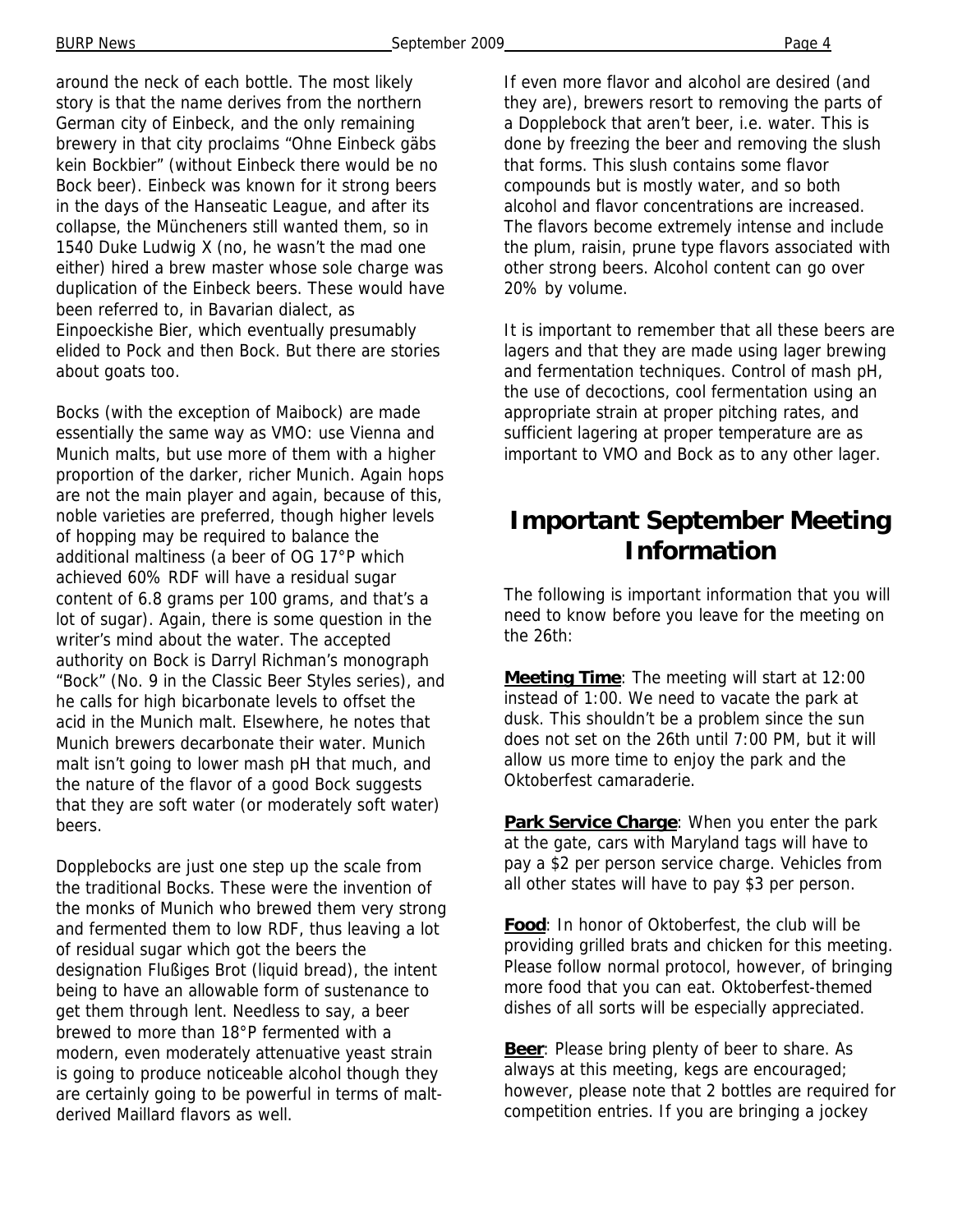box or similar dispensing device, please bring some kind of table to put it on.

**Guests**: Guests should be limited to only those who truly have an interest in joining the club. BURP is putting some effort into making this a great event for all club members, but there will only be so much club-provided food to go around.

**Trash**: There is no trash pickup at the park. Please put all trash in trash bags that will be provided. We will need people to carry trash out of the park and dispose of it. If you have a truck, please bring it.

**Recreation**: There is space around the Pavilion for recreational activities (Frisbee, volleyball etc.). There is even a 32 acre, 27 hole disc golf course (map at

http://www.dnr.state.md.us/publiclands/maps/sene cadiscgolfmap.html). Attendees are welcome to arrive early to bicycle or hike the roads and trails at the park or boat or fish on Clopper Lake (boat rentals are available, and there is a launch site for personal boats, canoes, and kayaks). If you are so inclined, please bring recreational equipment.

**Dress**: This is our annual Oktoberfest celebration. Dress in appropriate fest clothes if you have them.

**Decorations & Music**: If you have Oktoberfest decorations or music, please bring them so we can dress up the pavilion and provide the right atmosphere. BURP members should be onsite at the pavilion early to help decorate.

**Further Info**: Can be found at the park website http://www.dnr.state.md.us/publiclands/central/se neca.html.

# **Artz's Craft: Enlightenment Update**

By Tim Artz, Minister of Enlightenment

We have a busy educational agenda with lots of great opportunities for BURP members.

**Dot** and I trekked out to Linden, VA and took delivery of the BURP bulk honey a few weeks ago. 300 lbs. of honey is now working its way into the breweries and meaderies of BURPers. For those

who were hoping to get some of the leftovers, sorry, but it has all been spoken for. We ended up getting some very nice thistle/clover honey which should be great for meadmaking. Several folks have contacted me about signing up for a mead class. I have room for a few more. I am presently looking at the morning of Sunday, October 18, as the date. We will cover a bit on beekeeping and honey production, taste a variety of honeys, learn about techniques for making mead, and taste a few meads. There will be a \$5 cost per person to cover club expenses.

We had a fantastic time at the Miller Family's Distillery Lane Ciderworks last weekend. Their beautiful orchard must be seen to be believed. I have never seen so many well-grown rare types of apples. About 40 BURPers made the event a great success. We picked a variety of nice traditional cider apples, enjoyed a fine lunch, learned about cider making and the history of the farm, and we pressed a lot of apples. BURPers purchased about 200 gallons of cider, so there should be some great tasting in a few months. Make sure you check out the Ciderworks website at

http://www.ciderapples.com/. Rob is already making plans for us to come back next year. Other apple varieties continue to ripen (he's got Roxbury Russett and Bramley's Seedling now), so get out there and make some great cider. I have four different ciders going, along with a crab apple cyser and a perry mead. Special thanks for **Mark Hogenmiller** for all of his work on organizing and cooking us some delicious lunch of brats and homemade kraut!

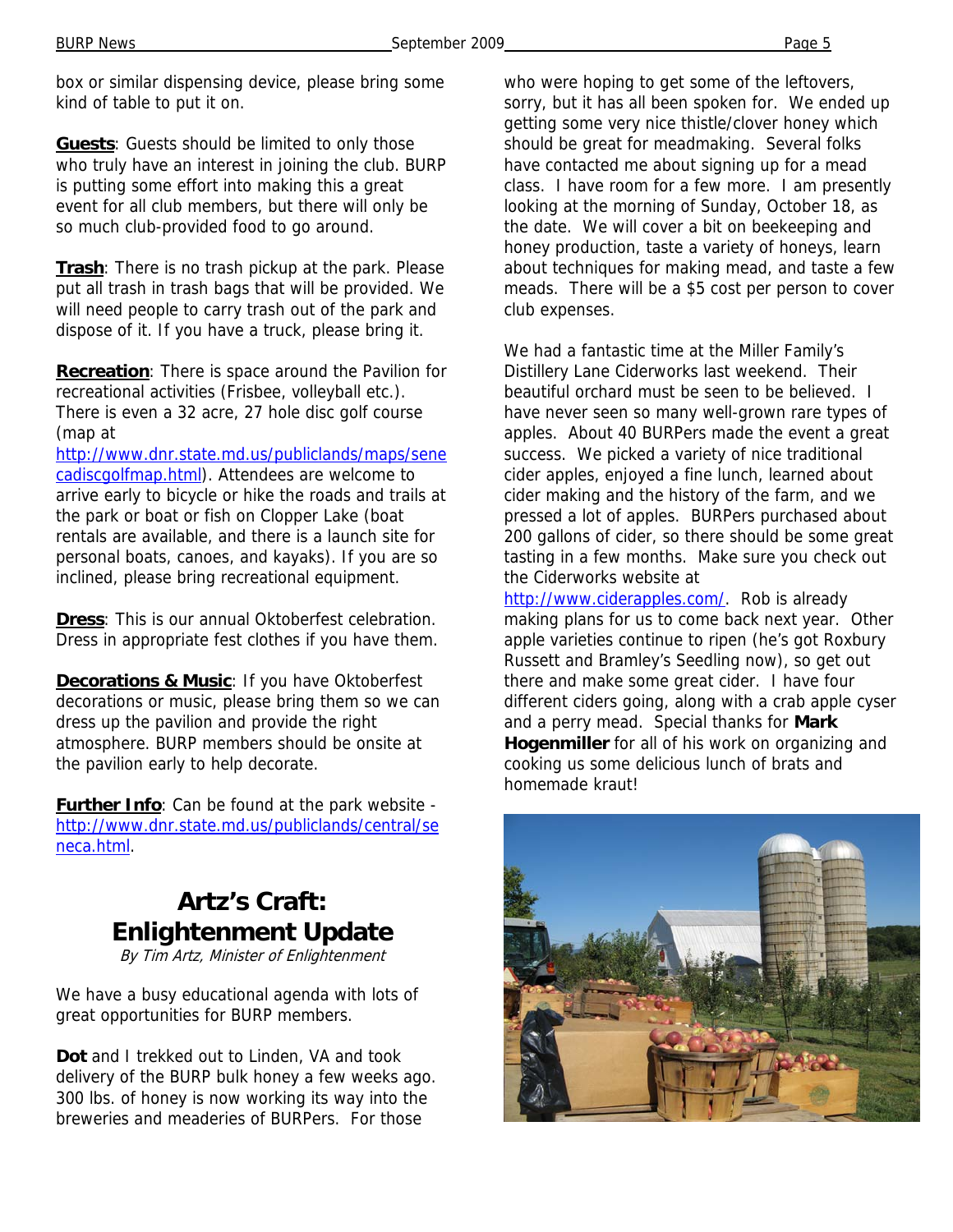BURP News **September 2009** Page 6



Be on the lookout for an e-mail from **Ty Ming**  regarding a chance to make the transition from extract or partial mash brewing to all grain brewing. A lucky few individuals will have a chance to work and learn from Ty. We know he makes great beer; you can too!

I am still doing research in Sake-making, and once I feel comfortable enough with it, I plan to hold a Sake-making class. I drank a lot of Sake, and I got the ingredients, so I am making progress. This will likely be a winter class. Please contact me to let me know of your interest. Attendance will be limited, and the class may require multiple sessions.

There's more in the works, but we'll save it for next month!

### **MASHOUT 2009 Report**

By Ben Schwalb & Bill Ridgely

The 22nd annual MASHOUT was another rousing success. Although quantity of attendees was down a wee bit, quality was not. Except for a Friday morning thunderstorm, the weather was great all weekend: sunny to partly cloudy, with daytime highs in the 80s. On Thursday, folks were treated to a big beautiful rainbow.

Commercial sponsors were in abundance once again, with kegs donated by Brewers Art, Clipper City, Dogfish Head, DuClaw, Franklin's, Front Street, Gordon Biersch Rockville, Mountain State, Oliver's (Pratt Street Alehouse), Victory, and

Vintage 50. Brewer's Alley in Frederick contributed 3 cases of bottled beer, including "1634 Ale", brewed in honor of the 375th anniversary of the founding of MD (an interesting beer brewed with rye malt, caraway seed, and a touch of molasses). This beer was served at the check-in table for the enjoyment of the volunteers there. Brewer **Geoff Lively** of Rock Bottom Bethesda also contributed bottled versions of his "Atom Smasher Barleywine" and two vintages of his "Trouble" Belgian strong ale. DuClaw hosted its annual "Firkin Friday" with a cask served on gravity Friday afternoon. This year's offering was a double coriander version of DuClaw's "Sawtooth Witbier". It was extremely tasty as a cask ale, with the additional coriander coming through nicely with the lower carbonation.

Prior to the DuClaw tapping, one site called Camp du Saison held a sour-ale tasting that included many homebrewed sours and saisons as well as commercial ones from Hansens, Mort Subite, Cantillon and Lindemans.

That night, the Tom Principato Band made another MASHOUT appearance and moved our feet with great music while we drank the last keg of Old Dominion Double IPA brewed at the now closed facility in Ashburn, VA (The keg had been donated by **Favio Garcia** of Old Dominion and brought to MASHOUT by BURP's **Mitch Pilchuk**). BURPer **Calvin Perilloux** got a Principato shout out and a dedicated song or two for feeding the band prior to the show with his awesome gumbo (also served to the crowd at the Saturday night supper). It was a beautiful night with thousands of stars visible. Amateur astronomer **Bill Prewitt** finally (after several cloudy MASHOUTs) had a chance to regale the crowd with his giant telescope "Leanne". Many attendees lined up to see the wonders of the universe, including the giant planet Jupiter (with 4 moons visible) and several impressive galaxies. At the bottom of the field, folks played a life size game of Jenga made from 2X4 pieces of wood (and brought by BURPers **Bob and Betsy Kepler**). At the trailer-mounted grill, head chef **Rick Garvin**  and his team lit off the fire and rubbed down 140 lbs of pork butts for the Saturday evening barbeque.

On Saturday morning, a large group of bicyclists headed to Cumberland to ride the Allegheny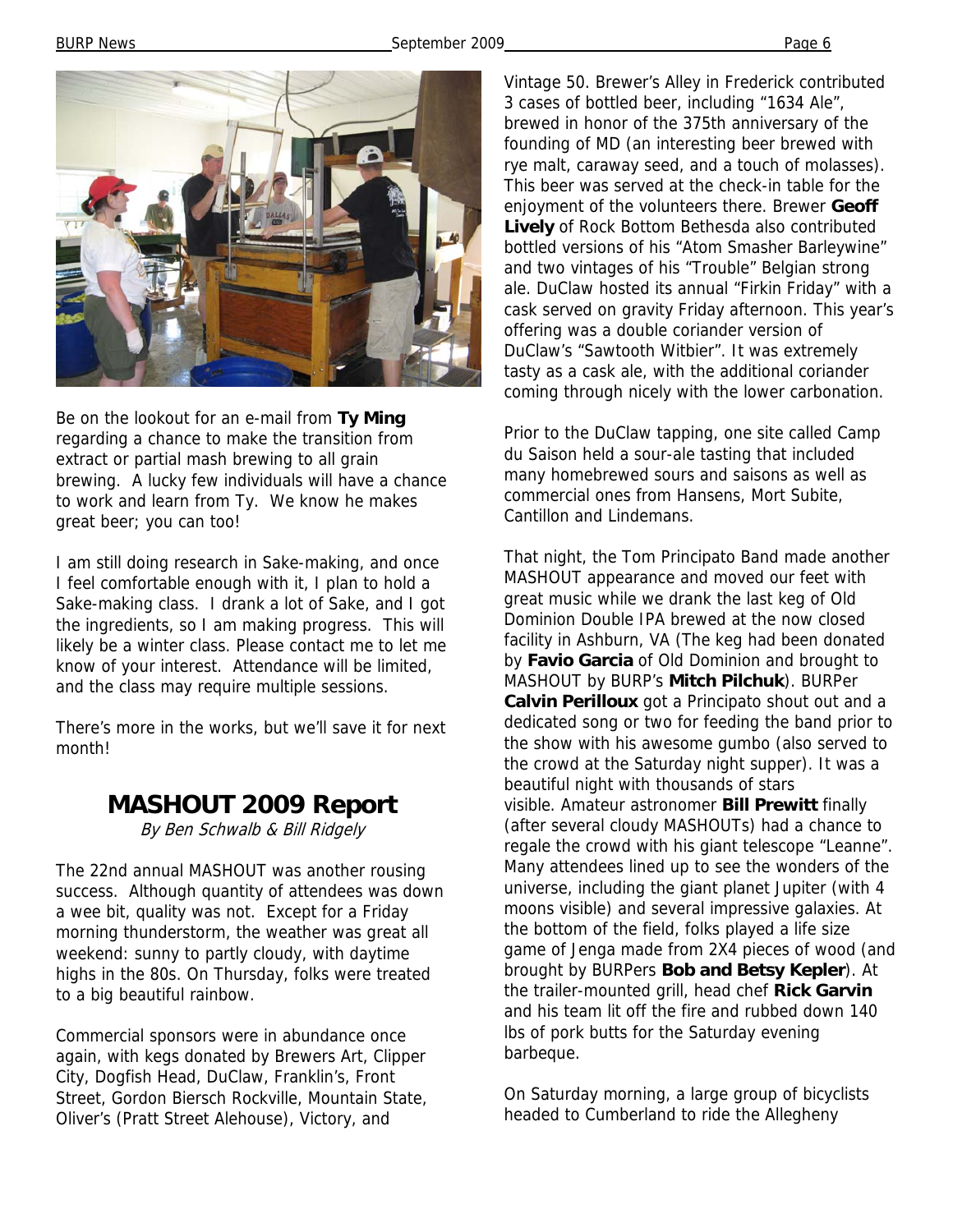Passage rail-trail to Frostburg and back, a total of 32 miles round trip. In Frostburg, the group had a hearty lunch and great draft beer at the Draft Zone pub before enjoying the all-downhill return trip. Back on Popenoe Mountain, BURP Culture Minister **Christine Johnbrier** conducted the annual MASHOUT homebrew competition. This year's style was Light Lager. The aforementioned **Calvin Perilloux** took both 1st and 2nd place in the competition with his American Premium Lager and American Standard lager respectively. **Wendy Aaronson and Bill Ridgely** took 3rd with their Helles. In the afternoon, the Chesapeake Real Ale Brewers Society (CRABS) held their annual Big Beer Tasting, which drew about 50 people. It featured well over a dozen beers, four of which were paired with food. Can you say "chocolate-covered bacon"?

The Saturday night banquet featured more selections than can be listed here. As always, kudos go to Rick and his team for their hard work on preparing the delicious pulled pork barbeque. After dinner, awards were presented to the homebrew competition winners as well as the winning teams for **Jamie Langlie and Mac McEwan's** 5th Annual Popenoe Mountain Pub Quiz. It was nice to see the Poker Guys, the group of all-weekend poker players who have been making MASHOUT their annual reunion for many years now (coming from as far away as NH and OR), place 2nd in the quiz. The night sky was once again lit up with countless stars as folks gathered around the campfire to talk, sing, and play music.

Sunday was another beautiful day. The community breakfast had a lot of people cooking several varieties of pancakes, meats (including bacon and scrapple) and eggs. People said their bittersweet good-byes as we headed back to civilization, already looking forward to next year's gathering.

Photos of MASHOUT 2009 from several sources can be viewed on the BURP website at http://burp.burp.org/Default.aspx?tabid=292&path =Mashout.

> **Sampling of MASHOUT XXII Photos**







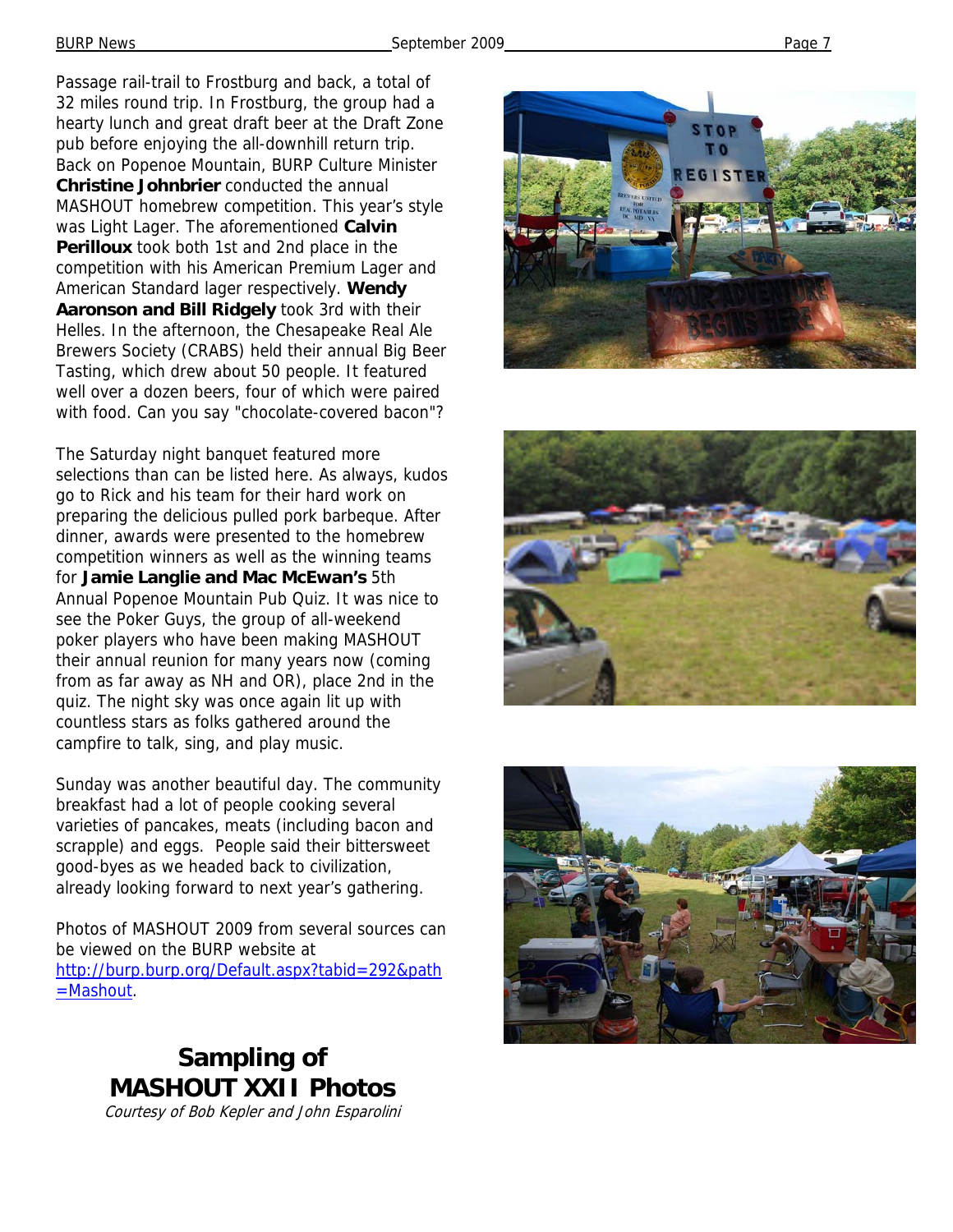BURP News Page 8



## **MASHOUT XXII – Being At The Right Place At The Right Time**

By Ralph Bucca

While Hurricane Bill was churning up the Mid-Atlantic Seaboard with high surf and rain, 180+ homebrewers were having fine weather, lots of great beer, and food while camping 200 miles inland in Western Maryland. The timing could not have been better. The rain that followed me from Frederick, Md. was over before I reached Popenoe Mtn., site of MASHOUT XXII.

I had just enough time to put up my tent to attend the official opening ceremony, the 5 PM tapping of Firkin Friday. For the last few years, DuClaw Brewing Co has presented Real Ale in a Firkin keg, 7.5 gallons approx. DuClaw brewers and MASHOUT regulars **Jim Wagner** and **Bo Lenck** brewed this year's offering, Sawtooth Witbier, with double coriander, which made it a little spicier for this event than the commercial version. You could notice the coriander, but it was not overpowering. However, it was just one of the many great brews on hand.

The infamous "keg row" had 20+ containers of donated commercial and homebrew to suit most anyone's palette. DuClaw had their Venom Pale Ale and Mysterium, Belgian Spiced Ale. Victory's Prima Pils, Vintage 50's Double IPA and Franklin's Anarchy Ale were featured. Of course, Dogfish Head had to show off with their Festina Peche, a very sour Peach Lambic. My favorite was the Clipper City Loose Cannon Pale Ale that was the

freshest and most refreshing of the brews. There were also many other commercial and homebrews too numerous to list or remember.

Besides sampling great beer and food, MASHOUT attendees were offered other activities. Friday night's musical event presented the Tom Principato Band, returning for the third straight year with their original mix of blues and rock to keep the crowd dancing.

On Saturday, cycling enthusiasts rode from Cumberland 16 miles with 1000' elevation gain to Frostburg's Draft Zone, a funky bar, where we were rewarded with a pizza and a fine micro brew draft selection to slake our thirst. We flew back downhill to Cumberland while pacing the ancient steam powered tourist train. Saturday night's pork barbeque plus donations from the attendees filled our bellies for quite awhile. The winners of the light Lager homebrew competition were BURP's own **Calvin Perilloux** taking first and second place and Hurricane **Bill Ridgely and Wendy Aaronson**, the event main organizers, taking third. The rest of Saturday night everyone wound down, hanging out at the campfire, listening to and playing music and continually finishing off the keg row brews.

The finale was the Sunday morning breakfast where a call for camp stoves brought a dozen chefs who cooked a wide variety of a.m. chow such as bacon, eggs, and blueberry and corn pancakes. In the bright sunshine we packed and left this mystical mountain site, but like good lemmings, only to return next year for MASHOUT XXIII.

# **5th Annual Popenoe Moutain Pub Quiz Results**

By Jamie Langlie

This year's 5th Annual Popenoe Mountain Pub Quiz was a great success, with 12 teams submitting entries. The winners of the competition were:

1st Place -- Team Lost Cause won \$50 in gift certificates from Maryland Homebrew. Members: **Tim Weil, Sean McIlvain, Ralph Bucca, Trevor Rose, Rod Rydlun** 

2nd Place -- The Poker Guys won a \$25 gift certificate from Maryland Homebrew.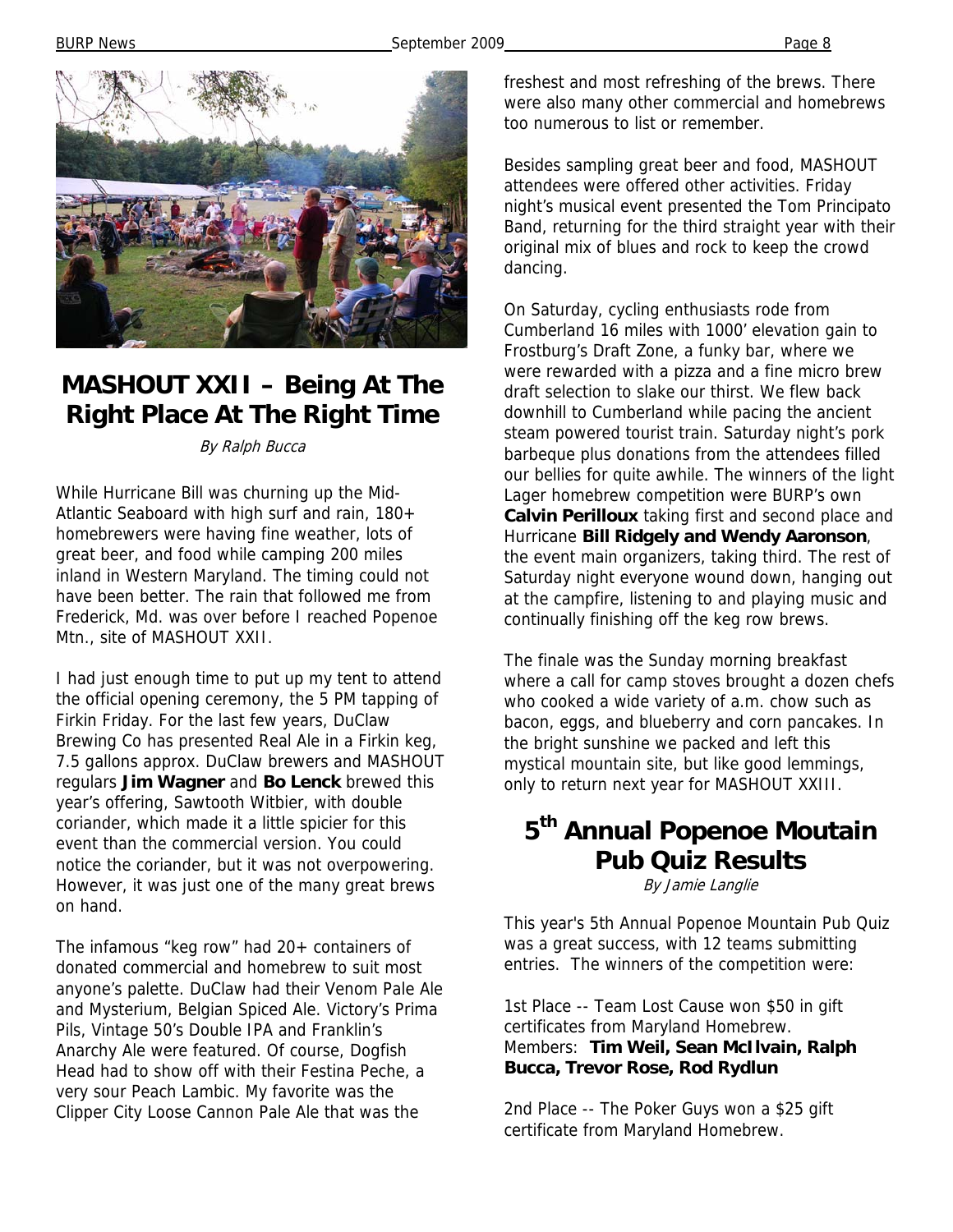Members: **Joe Belt, Jan Lewandrowski, Brian Weber, Kirk Little, Steve Hedges**

3rd Place -- Team Wet Spots won assorted breweriana items. Members: **Esther King, Jim Kelly, Mel** 

**Thompson, Robert Stevens, Anne Stevens**

Congratulations to all who participated!

### **MASHOUT 2009 Thank-Yous**

By Bill Ridgely MASHOUT Coordinator

The 22nd MASHOUT was a great success this year thanks once again to the hard work of many people. I'd like to take the opportunity to recognize all of the folks who contributed significant time and effort to the event. Many thanks to:

\* First and foremost, **Chuck and Helen Popenoe** for once again allowing us to take over their wonderful mountaintop property for the weekend (Pops, as always, also coordinated preparation of the field, purchase of corn for Saturday dinner, and delivery of the port o' pots).

\* **Joel Gallihue** of the Chesapeake Real Ale Brewers (CRABS) and **Les White** of the Free State Homebrew Club Guild for serving on the MASHOUT planning committee for the 2nd year in a row. Their participation has really helped with inter-club coordination, and they have both worked hard to make MASHOUT a true multi-club extravaganza.

\* The "Bard of Barbeque" **Rick Garvin** for coordinating the barbeque team and working hard to make sure the meat is properly prepared, cooked, pulled, and served at the Saturday night supper. This involves an incredible amount of work, and we all owe Rick a debt of gratitude for taking the responsibility every year.

\* **Bob and Kathleen Warriner** for once again coordinating the MASHOUT check-in table. And thanks also to all those who volunteered their time to man the check-in table over the weekend.

\* **Jeanie Osburn** for serving as commercial sponsors coordinator for this year's event. There was an abundance of tasty beers for the thirsty

crowd, and a fair number of pro brewers showed up as well. Jeanie worked tirelessly to make sure all brewer needs were accommodated and there was excellent commercial beer on the mountain to complement the abundance of homebrew. And a special thanks goes out to all of the contributing brewers (Check out the sponsors page on the BURP website at:

http://burp.burp.org/Default.aspx?tabid=993.

\* BURPer **Steve Owens** (who lives near Cumberland and doesn't make many meetings) for contributing his awesome 4-tap trailer-mounted bar to the event (plus a large tarp under which to place it). This was a welcome addition to the MASHOUT commercial beer scene.

\* Culture Minister **Christine Johnbrier** for coordinating and running the Light Lager competition, not an easy task considering judges had to be coaxed to volunteer their time for the event.

\* **Bob Kepler** for bringing and installing the lights for the Tom Principato show on Friday night. That really helped make the concert special. And thanks to **Bob & Betsy** for bringing the popular giant Jenga set to MASHOUT.

\* **Bob Cooke** for making kegs of non-alcoholic beverages for the event and for coordinating with officials at Rocky Gap State Park to guarantee our continuing access to fresh water. Without water access, it would have been very difficult to make MASHOUT work. Bob also provides the rub for the pork for each MASHOUT.

\* **Jamie Langlie** and **Mac McEwen** for conducting the "5th Annual Popenoe Mountain Pub Quiz". A fun time was had by all answering some whimsical and, in many cases, difficult questions.

\* **Jim & Linda Rorick** for making coffee for all comers each morning (and helping with many other food-related MASHOUT chores).

\* Our friends at **Maryland Homebrew** in Columbia, MD for contributing prizes to the homebrew competition and the pub quiz.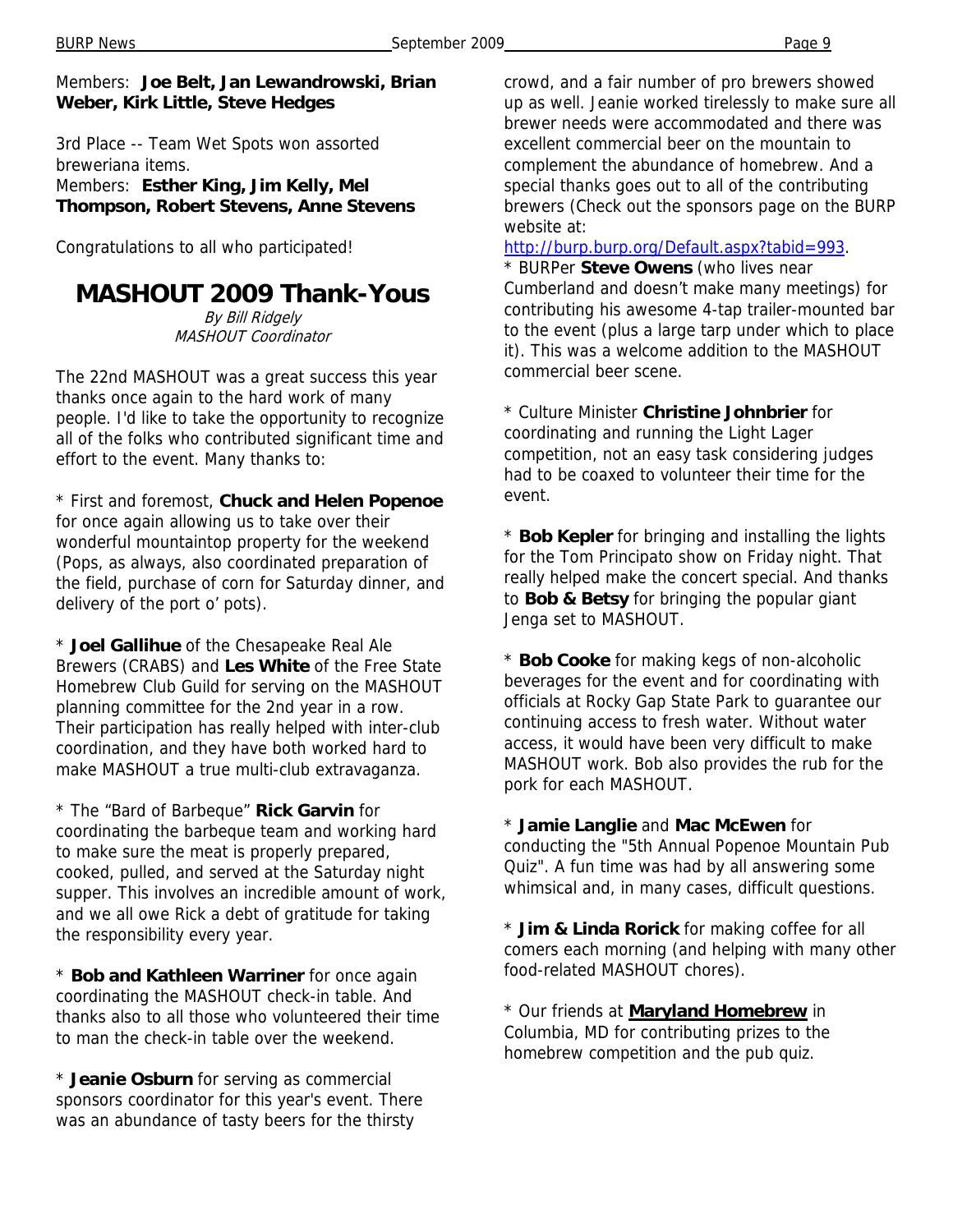\* My lovely and talented partner **Wendy Aaronson** for coordinating both the Saturday dinner and the Sunday breakfast.

As always, I'm sure I've left some people out here, so please accept my apologies if you are one of them. So many people help with this event that it's hard to keep track of everyone. A general "thank you" goes out to all of those who helped set up and take down the facilities and helped with food prep on Sat evening and Sun morning.

And finally, thanks to all those BURPers who served on the MASHOUT Planning Committee. Let's get together and do it again next year!

### **Trivial Beer-Suits Aug 2009**

By Charlie Pavitt



According to John Tuck's "Private Brewer's Guide" (I spare everyone the full title this month), it was plenty tough to be a professional brewer in 1820 England. In fact, a Mr. Calvert, when appearing before the House of Commons Police Committee in 1817, was

asked why the quality of beer had diminished. He answered that the price of beer that the public could bear had not kept up with the increase in the cost of raw materials and "the articles of wear and tear," particularly considering that porter was a "necessary of life among the working class of people." The price of hops, in particular, had increased almost five-fold over the previous decade due to two seasons of crop failures; sound familiar? That for malt had also gone up, although more in the order of fifteen percent. And, according to Tuck, "there are persons hardy or witty enough to say, that the price of malt and hops is of little moment to the brewer, as substitutes are generally used. From many years of experience, I have not yet had the good fortune to discover the practice. If there is one, it nearly equals, in value, the philosopher's stone."

And this does not include the cost of a couple of employees, upkeep of delivery horses, fuel costs, rents, and payment for needed goods from craftspeople such as millers and carpenters. And then, for those brewers who are also victuallers brewing their own (the term brewpub was coined a bit more recently) there are the taxes and excises; the beer license; duties for spirits, wines and tobaccos; taxes on the house, land, even windows; taxes for maintaining the pavement, lighting, and "watching" (police?); water use; and even quartering two soldiers. And that's not the end of it; Tuck complains that the victualler is "exposed to the mercy of every parish beadle, (I take it a derogatory term for low-ranking church worker), vagabond constable or patrole, or spiteful vindictive neighbor, who has only to write a letter, perhaps anonymously, to the licensing magistrate," after which "he may lose his whole property, and his family reduced to beggary…despoiled and ruined his family turned into the street, at the infamous and uninquiring report of a scoundrel," whereas "any other person for five shillings, may dispute, and even carry his cause before the king." Further, "that should his landlord, or any other person, make him a present of a hare, or any description of game, he is liable to a penalty of ten pounds, for having such forbidden luxuries in his house." Many a respectable victualler has been ruined on this account.

The following penalties and fines were in force at that time: The local excise office was to be informed of all of the brewer's equipment; failure to do so resulted in 200 pounds and loss of the equipment. 50 pounds for not serving strong and weak beers in separate rooms. 200 pounds for keeping weak beer in containers holding more than 3 barrels. Brewers were to inform in writing the "officers of excise" of the amount of malt being used in brews; 200 pounds for using more or less than what is in writing. 200 pounds for beginning fermentation before the excise officers examined the wort for consistency with the written record. 200 pounds for failing to maintain proper records concerning sales. As mentioned in the previous column from this book, 100 pounds for the use of molasses, sugar, or honey and 200 pounds for any "drugs" other than malt and hops (plus 500 pounds for the "druggist" who sold it to the brewer). As for homebrewers, 50 pounds either for brewing for another person when a common commercial establishment exists or lending equipment to another homebrewer; I would be guilty on both counts. I've noted before in this column that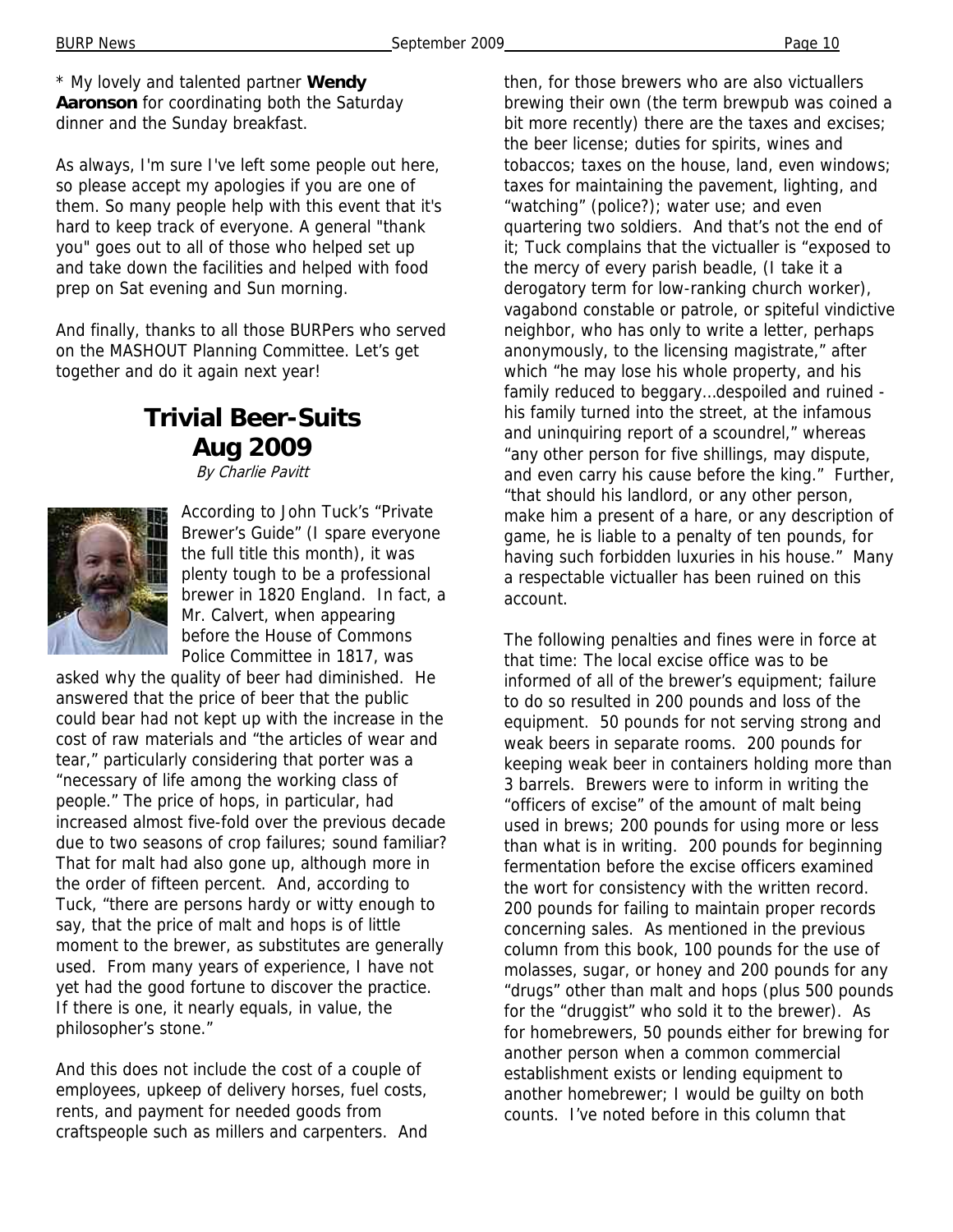BURP News Page 11

anyone who thinks that regulations are overbearing in this day and age need to read up on their history.

### **BURP 10 and 20 Years Ago**

Compiled By Bill Ridgely

#### **20 Years Ago, Sep 1989**

The 2nd Mid-Atlantic States Homebrewers CampOUT (MASHOUT) was the club highlight of Sep 1989. The event was once again held at the farm of **George & Gabrielle Hagen** near Catoctin, MD (officially named "Valhalla" but often referred to as the "Mink Farm", although actual raising of these furry mammals was never in evidence). The Hagens were again very cordial hosts, and a great time was had by all. The main participants, as at the 1st MASHOUT, were the BURP club and the BUZZ club from Frederick (later renamed FOAM). BURPers contributed much of the effort to feed the masses at dinnertime on Saturday (chicken BBQ with contributed sides), and BUZZers (or should that be BUZZards?) took major responsibility for Sunday morning breakfast. The beer and camaraderie flowed freely over the weekend, the weather stayed warm and clear (making those swims in the farm pond around which everyone camped very refreshing), and at night, the music provided by attendees kept everyone lively. I recall in particular Pops on the fiddle and ukulele and FUZZer **Mark Buterbaugh**  playing the dobro. My most notable recollection of the event, however, is of the participation of a very pleasant and well spoken gent (unknown to the majority of us at the time) named **Jerry Bailey**, who brought samples of a lager beer he planned to brew commercially by the end of September. The brewery, mistakenly reported in the BURP News as opening in Bethesda, actually opened in Ashburn, VA under the name Old Dominion Brewing Co. The recipe for the flagship beer that Jerry brought to MASHOUT, "Dominion Lager", had been purchased from **Carol Stoudt**, brewer at the Adamstown, PA brewery of the same name. We were all quite impressed with Jerry's interpretation and wished him well in his new endeavor (realizing, of course, that most new breweries at the time failed within a year). Of course, as we all now know, Jerry's brewery went on to become one of the most successful operations of its kind on the east coast.

The Sep 1989 BURP News was chock full of great writing as always. The article on wheat beer which began the previous month concluded with two simple recipes for brewing Bavarian-style weizenbier, one extract-based and the other a partial mash recipe provided by **Harold Gee** of the Brewmeisters Anonymous club in Mesa, AZ. The style is well suited to extract-based recipes as has been proven recently with an extract-based weizen winning the 2009 Spirit of Free Beer competition. Mention was also made in the newsletter of the high scores given to **Ralph Bucca's** "BURPer Weizen" entry in the recent AHA Club-Only competition. Ralph achieved an aggregate score of 37 out of 50 points for his beer, an excellent showing even if it did not place in the competition. The **Jim Dorsch** "Whole BURP Catalog" addressed an array of interesting topics, including a number of new beer-related publications coming online, including an Australian beer magazine going for the unheard of price of \$10 per issue. Jim also mentioned the availability of a newsletter put out by British Brewing Co called "Brewer's Briefs" (no relation to head brewer **Steve Parkes'**  undergarments). An announcement of the opening of two new microbreweries appeared in this newsletter. The first, Wild Goose Brewing, was to be opened by two Brits, **Ted Garrish & Alan Pugsley**, in Cambridge, MD on Sep 15. And the aforementioned new brewery to be operated by **Jerry Bailey** (brewery name unknown at the time the newsletter went to press) was mentioned along with the incorrect Bethesda, MD location.

#### **10 Years Ago, Sep 1999**

Two events highlighted the club's Sep 1999 calendar. The first was the Mid-Atlantic Craft Brewers Festival and Millennium Rock Party, held for the first and only time at Nissan Pavilion at Stone Ridge, VA on Sep 18-19. According to **Mark Duros** of the Mid-Atlantic Assn of Craft Brewers, the annual festival was moved out of the District due to disapproval by the DC religious community as well as the District's very time consuming licensing process. Once Nissan was selected for the festival, it made sense to combine the beer event with a classic rock festival, featuring 10 different major acts over the two-day period. And as Mark mentioned in his announcement, "How often can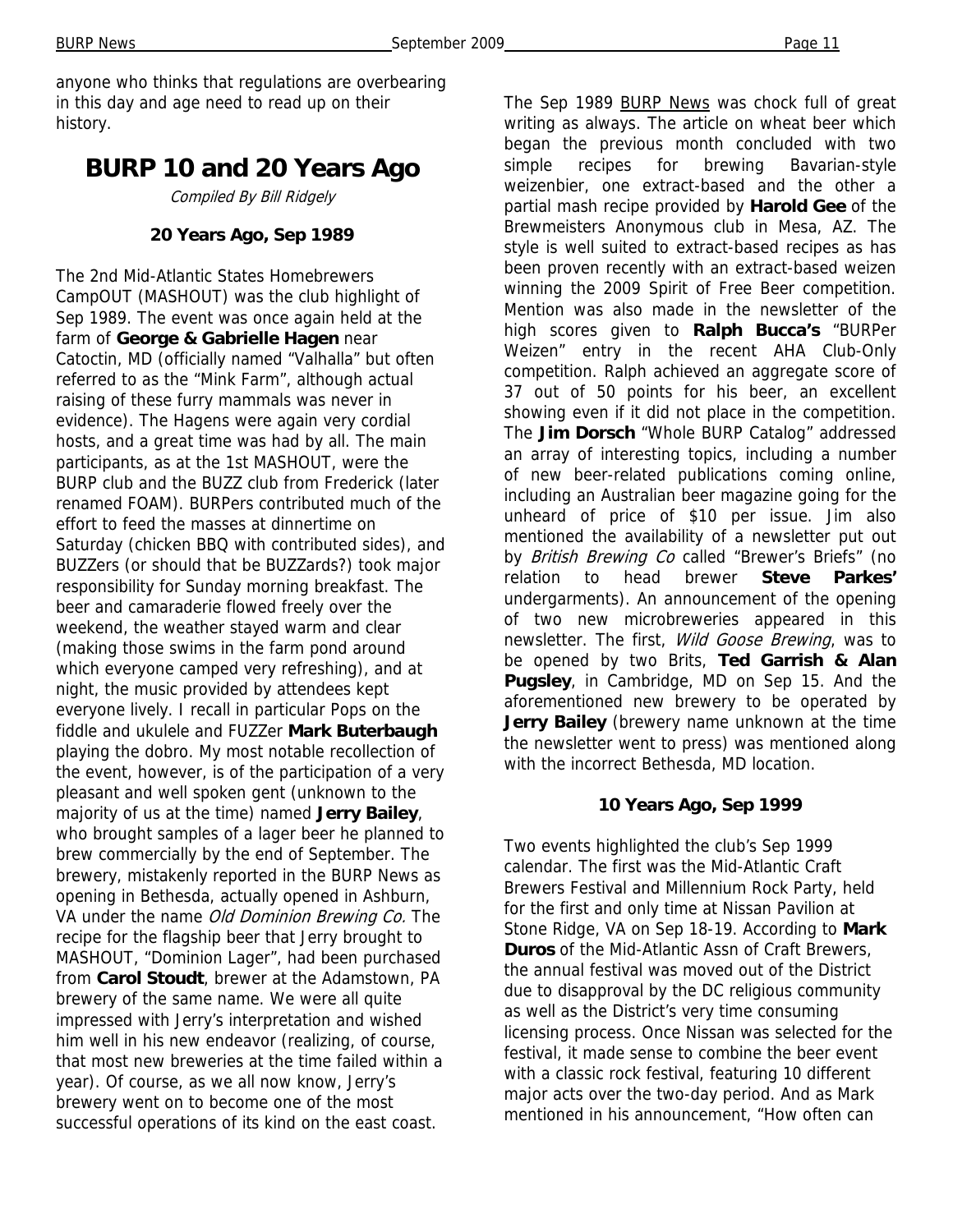you sample truly great beers while listening to Blue Oyster Cult?" BURP members served as volunteer pourers and also hosted seminars on beer and brewing. Unfortunately, the event was sparsely attended (for various reasons, not the least of which was lack of any type of public transportation). But the beers (80 from 40 different breweries) were indeed great, as was the performance of BOC and other several other classic rock bands.

The monthly BURP meeting, traditionally the club's Oktoberfest celebration, was held the following Saturday at the home of **Tom & Colleen Cannon**  in Fairfax, VA. This was a combined meeting with the Herndon Wort Hogs club, and the beer, food, music, and inter-club camaraderie made for a MASHOUT-like atmosphere. Lots of brats (prepared by **Jim & Linda Rorick and Jim Tyndall** of T.R. James Catering Co) along with an incredible array of contributed dishes were consumed by the crowd along with the many kegs of German-style lagers and other beers. There were two competitions held at the meeting. The formal, judged competition featured Porter. The winners of this competition were: 1st, **Andy Anderson** with a Brown Porter; 2nd, **Andy Anderson** again with a Robust Porter; and 3rd **Wendy Aaronson & Bill Ridgely** with a Robust Porter. Held concurrently with the formal competition was an informal Oktoberfest competition with all attendees voting on their favorite entries. The winners were: 1st, **Tom & Colleen Cannon** for their Fest; 2nd, **Dave Belman** for his Maerzen; and 3rd, **Mike McGown**  for his fest-style Helles. Some nice photos of the meeting taken by **Jim Tyndall** can be viewed on the BURP website at

http://burp.org/meetings/199909.htm.

The Sep 1999 issue of **BURP** News featured a nice report on MASHOUT 1999 by **Ben Schwalb** along with the requisite "thank you's" to the many people who helped put the event on. Following this, the subject of brewing competitions appeared to be the primary theme of the newsletter. Fearless Leader **Steve Marler** promoted his next "Brewer's Challenge", in which ten teams of two or more brewers would be given some base ingredients and then be allowed to add up to 1 pound each of any 3 other ingredients. The informal judging of the resulting brews was to take place at the October

BURP meeting. Steve also reminded BURPers about the upcoming Champagne (sparkling wine) competition to be held at the December holiday banquet. Culture Minister **Andy Anderson**  expounded on the brewing guidelines for Porter, the style to be judged at the September BURP meeting. And ex-Culture Minister **Jay Adams**  announced the upcoming Blue Ridge Brew Off, to be held near Asheville, NC in the area of Jay's new home. Hosted by Jay's local club, the Mountain Ale and Lager Tasters (MALT), the competition turned out to be well organized and conducted, and several BURP members made the trip down to serve as judges. Finally, Truth Minister **Delano DuGarm** revealed the recipe for his Sour Cherry Porter mentioned in the previous newsletter. Delano had already gained some fame for his concoctions made with sour cherries, in particular his Sour Cherry Port Wine, still recalled fondly by many club members from that time.

### **BURP Prosperity Report**

By Robert C. Stevens Minister of Prosperity

There are a number of prizes for the raffle this month, so be sure to get your tickets.

#### **BURP financial Summary**

The August MASHOUT income was \$2045.00

The total expenses were

 \$50.00 - Web host \$4172.00 - MASHOUT expenses

All of the MASHOUT bills have been paid.

BURP assets as of September 16, 2009: \$20,738.00

Since MASHOUT ended having a \$528.00 positive balance, the BURP account is now positive \$952.21 for the year.

"BURP members are reminded that all expense submissions must include details. Required details are date, exact amount, detailed item description, any special circumstances, and name of person to be reimbursed. Event coordinators should maintain a spreadsheet for their project. Spreadsheets and other financial data are available on the BURP